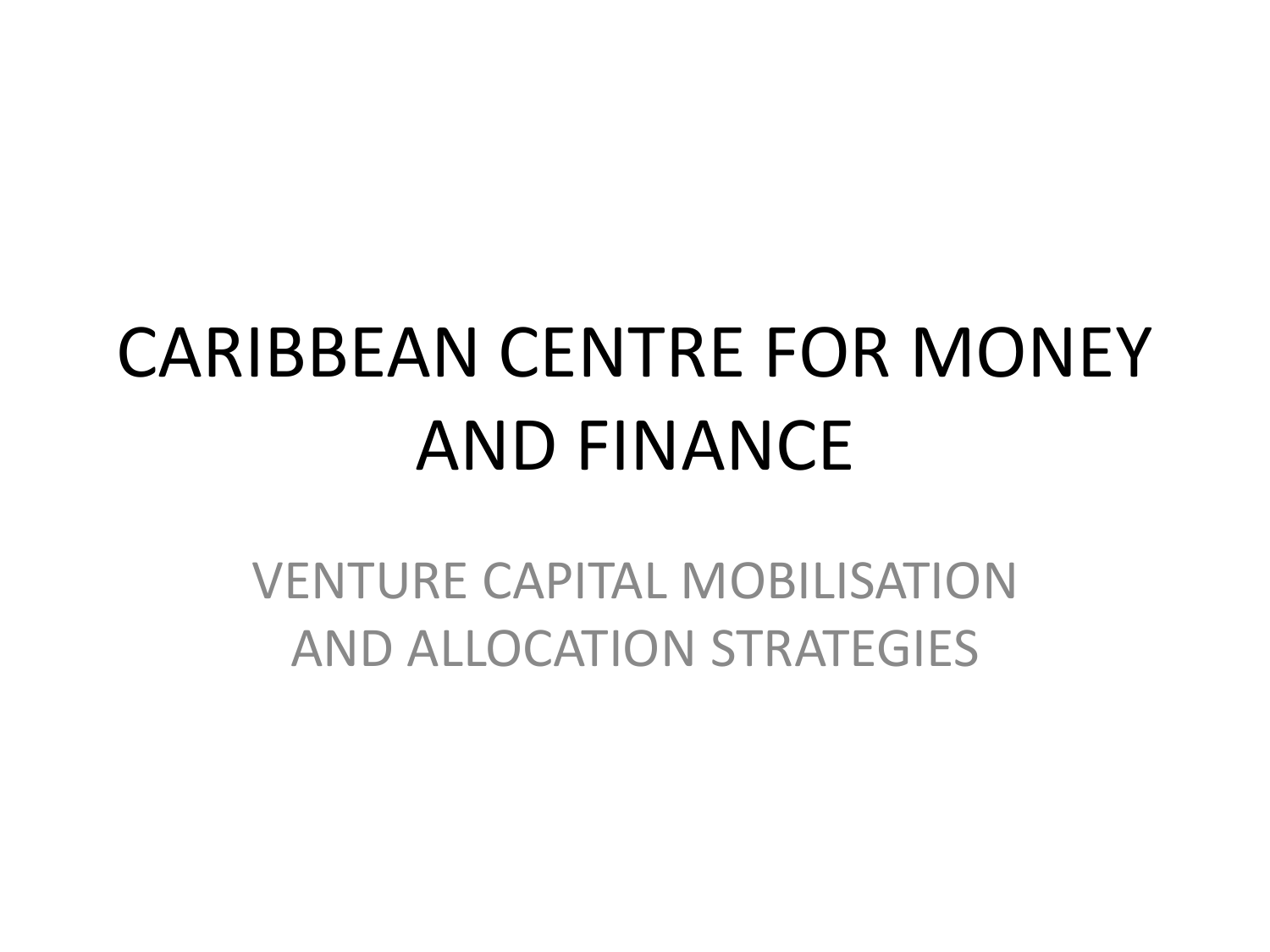- INTRODUCTION
	- WHY VENTURE CAPITAL
	- CARIBBEAN HISTORY
		- ISSUES
		- PREVIOUS ATTEMPTS
		- LESSONS LEARNT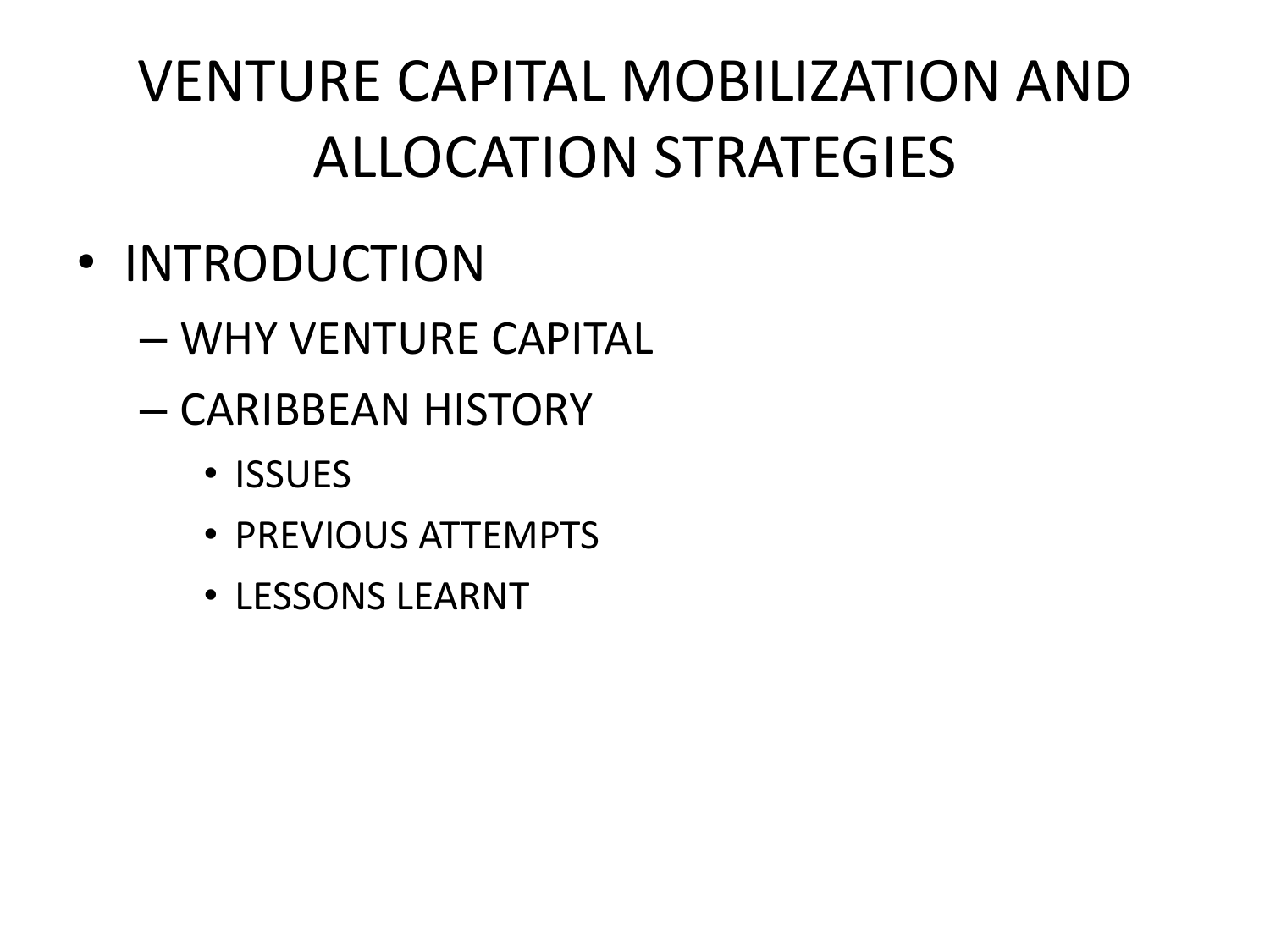- VENTURE CAPITAL FUNDS
	- TYPES OF FUNDS
		- INVESTMENT SPECIFIED
		- STAGE SPECIFIED
		- REGION SPECIFIED
			- OTHER CONSTRAINTS TO FUND SPECIFICATION
				- » IMPLICATION FOR FUND STRUCTURE, PORTFOLIO COMPOSITION, FUND RAISING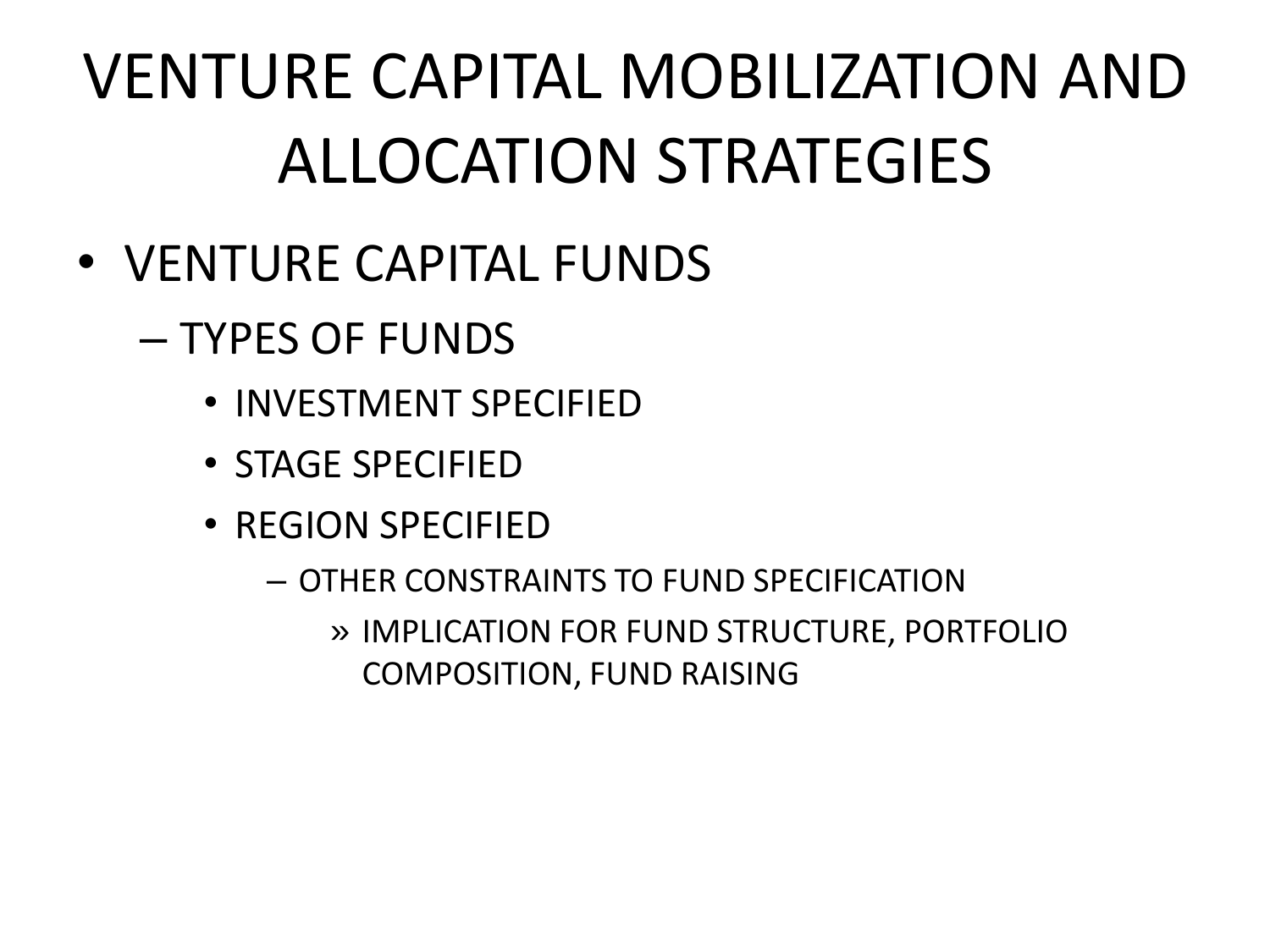- FUND RAISING ISSUES
	- FUND STRUCTURE AND MANAGEMENT
	- LOCAL, REGIONAL INVESTMENT CLIMATE AND FINANCIAL MARKETS
		- FINANCIAL MARKET DEVELOPMENT
	- LEGAL ENVIRONMENT
		- LEGAL CONSTRAINTS ON FINANCIAL ACTIVITY
	- REGULATORY ENVIRONMENT
		- DEGREE OF REGULATORY CONTROL AND CONTROL SOPHISTICATION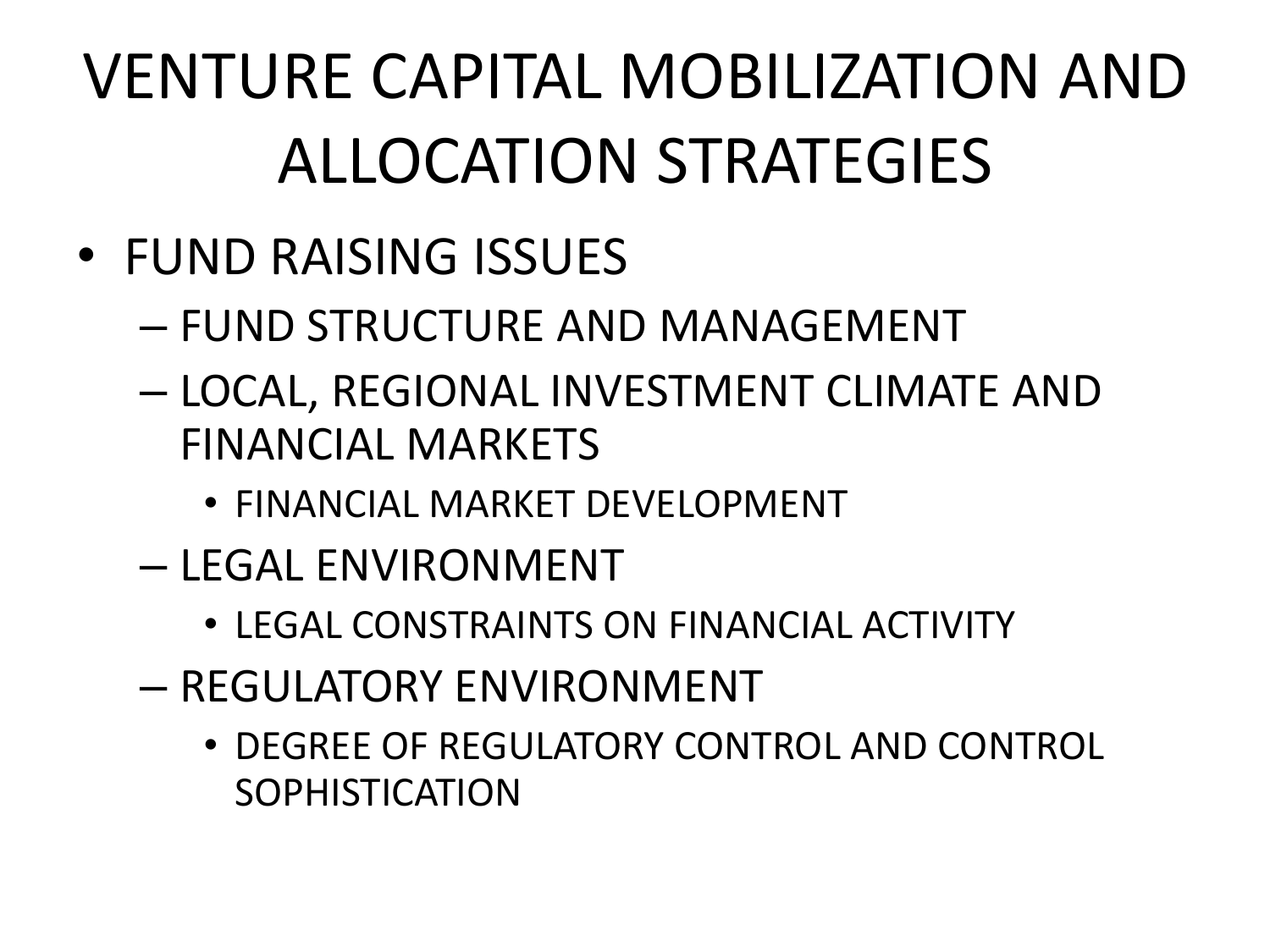- SOURCES OF FUNDS
	- PUBLIC/GOVERNMENT
	- CAPITAL MARKETS
		- INSTITUTIONAL INVESTORS
		- INDIVIDUAL INVESTORS
		- POOLED FUNDS
		- CORPORATIONS/FINANCIAL
		- CORPORATIONS/NON-FINANCIAL
		- EXTERNAL SOURCES
		- PUBLIC EXCHANGE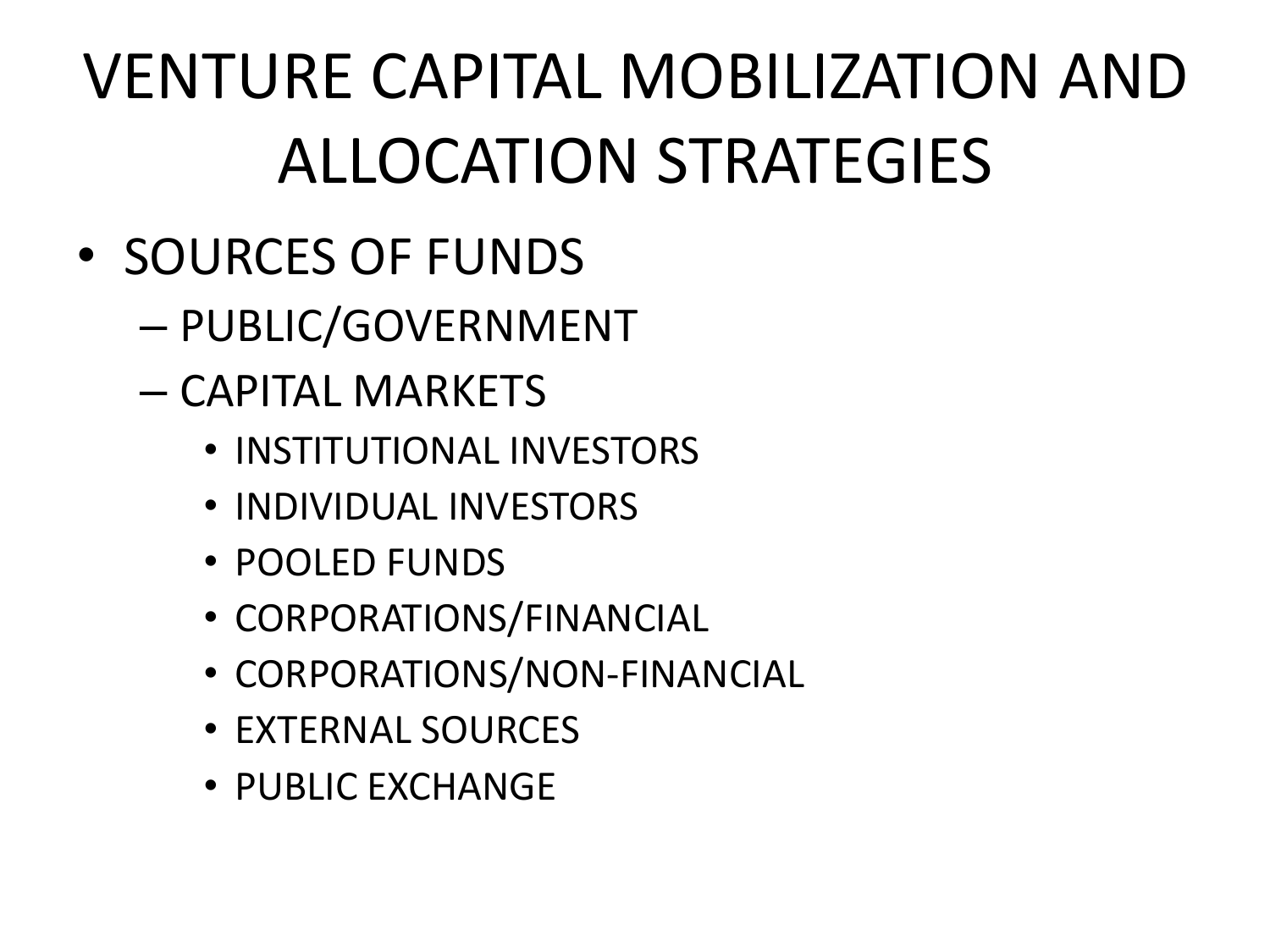- STRIMULATING DEAL FLOW
	- COMMERCIAL FINANCIAL INSTITUTIONS
	- INVESTMENT BANKERS
	- MICROFINANCE INSTITUTIONS
	- DEVELOPMENT BANKS
	- ANGEL NETWORK
	- BUSINESS SCHOOLS
	- WORD OF MOUTH/SUCCESS STORIES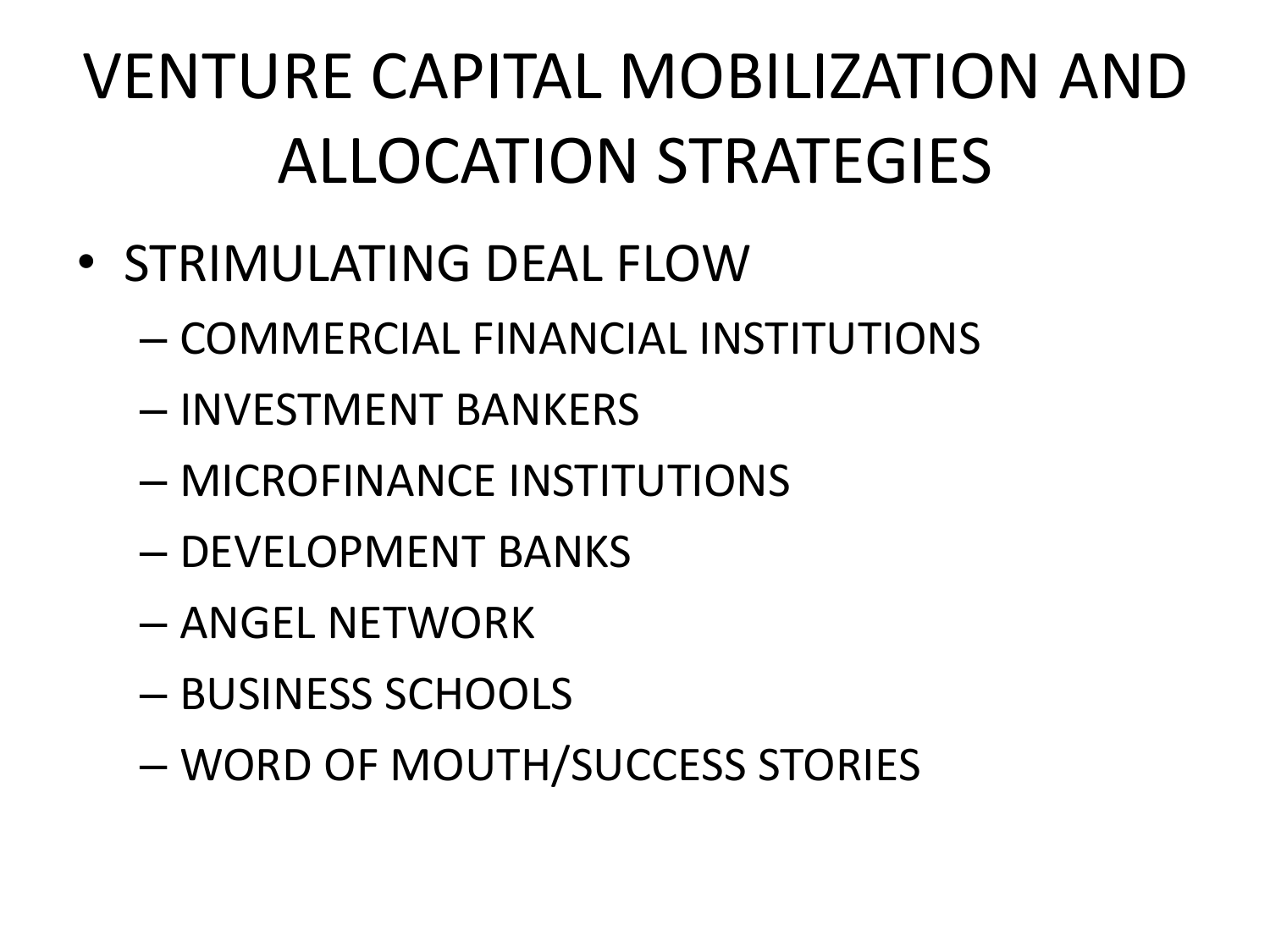- VENTURE CAPITAL MODEL
	- ECONOMY/MARKET SIZE
	- TERM AND RISK CONSIDERATIONS
	- REGULATORY ENVIRONMENT
	- INVESTOR KNOWLEDGE/EXPECTATIONS